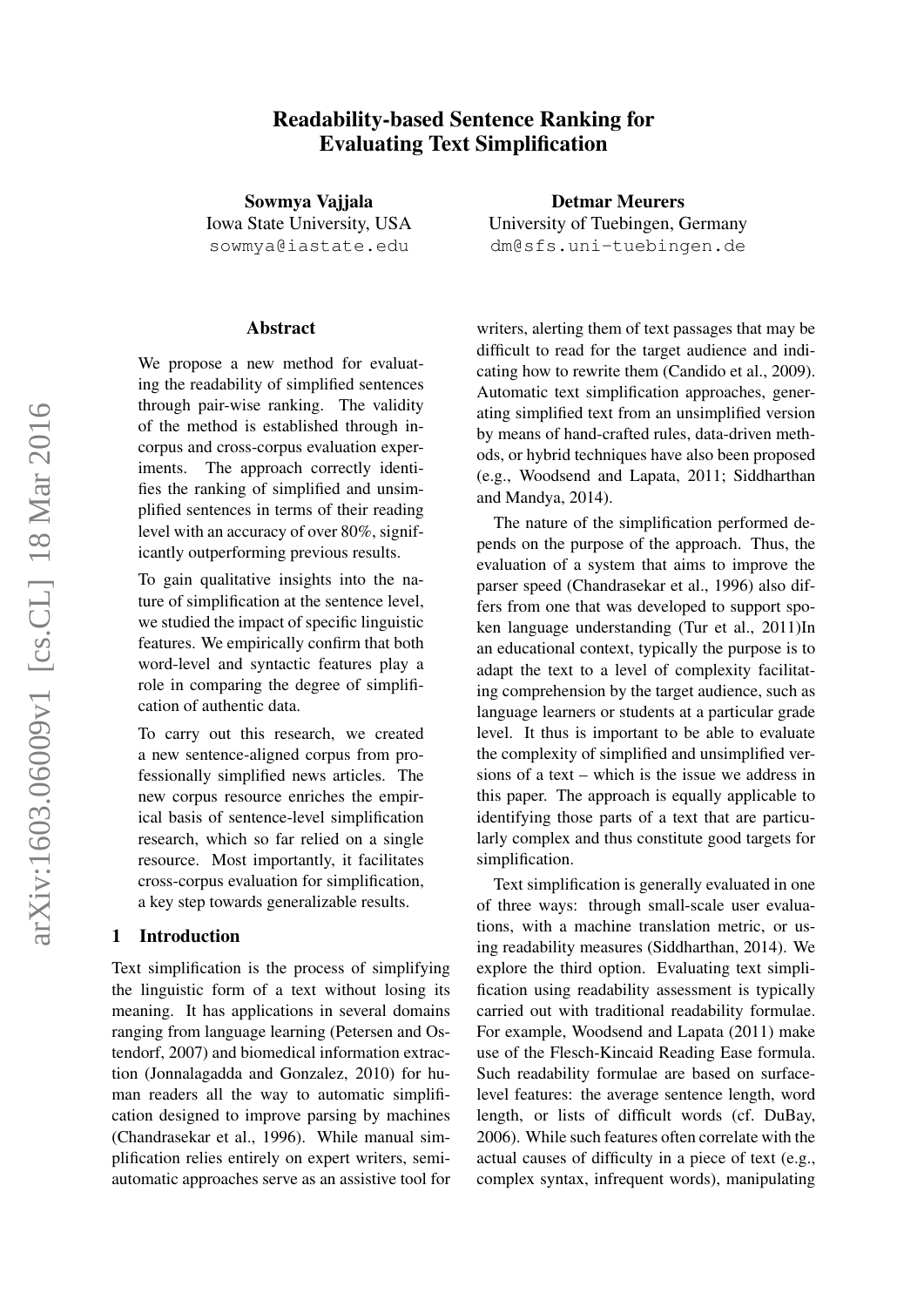these surface features does not necessarily result in more readable texts (cf. Klare, 1974); they merely are surface indicators of a broad range of underlying linguistic and psychological characteristics of authentic texts targeting different audiences. Recent research also showed that more sophisticated, linguistically-grounded models support a more reliable assessment of readability (e.g., Nelson et al., 2012). Although readability assessment is primarily studied at a text-level, recent research explored it for sentences as well (e.g., Napoles and Dredze, 2010; Medero and Ostendorf, 2011; Pilán et al., 2014; Dell'Orletta et al., 2014; Vajjala and Meurers, 2014a). Being able to assess the readability at the sentence level is important to identify targets for simplification and to quantify the degree of simplification performed for a given sentence.

Vajjala and Meurers (2014a) studied sentential readability for text simplification. They show that a relative comparison instead of an absolute classification is better suited to identifying the difficult sentences compared to simplified versions. They used a regression model trained on whole documents to compare the readability of parallel sentences from the sentence-aligned Wiki-SimpleWiki corpus (Zhu et al., 2010). While agreeing with the general perspective, we propose a ranking approach which more directly captures the idea of relative levels of readability, and we show that it significantly outperforms the state of the art for evaluating sentential simplification.

To support an evaluation of sentential simplification across different corpus resources, testing whether something general has been learned, we created a new corpus of aligned simplecomplex sentence pairs. We collected the data from the web site OneStopEnglish.com, which offers manually simplified versions of news articles for language learners. We tested our approach with this corpus, with the standard Wikipedia-SimpleWikipedia sentence-aligned corpus, and using cross-corpus evaluation. We show that our approach outperforms previous approaches for identifying sentential simplifications and that the performance generalizes across corpora.

In terms of a qualitative analysis, we compare groups of features in terms of their contribution to the ranking model and find that both word-level and sentence-level properties play a role in ranking the sentences by their reading level. While the psycholinguistic measures of word properties fig-

ure prominently among the top features, the bestperforming model consists of all the features.

In sum, the contributions of this paper are:

- 1. We propose an approach to evaluate text simplification methods in terms of reading levels. Through multiple cross-corpus tests, we show that the approach performs at an accuracy of over 80%.
- 2. We compiled a new corpus of sentence-level simplifications to obtain a broader empirical basis on which to evaluate and train text simplification systems.
- 3. We explored the role of individual features and feature groups for this task, including a comparison them across corpora.
- 4. In terms of the practical application context we are targeting, the quantitative and qualitative results in this paper establish that the approach can meaningfully be used in practice to evaluate simplification systems developed with the aim of reducing the difficulty of informative text for language learners.

The paper is organized as follows: Sections 2 and 3 describe the corpora and feature set we used. Section 4 discusses our experiments and their results. Sections 5 and 6 put our research in context and conclude the paper.

## 2 Corpora

The practical purpose of our approach is to evaluate text simplification approaches aimed at helping language learners. Hence we train and test our models on two corpora created with this target audience in mind.

### 2.1 OneStopEnglish corpus

OneStopEnglish (OSE) is a resource website for English teachers published by the Macmillan Education Group. They offer Weekly News Lessons<sup>1</sup> consisting of news articles sourced from the newspaper *The Guardian*. The articles are rewritten by teaching experts in a way targeting English language learners at three reading levels (elementary, intermediate, advanced). We obtained permission to use the articles for research purposes and downloaded the weekly lessons from September 2012– March 2014, which resulted in a collection of 76

<sup>1</sup>http://www.onestopenglish.com/skills/ news-lessons/weekly-topical-news-lessons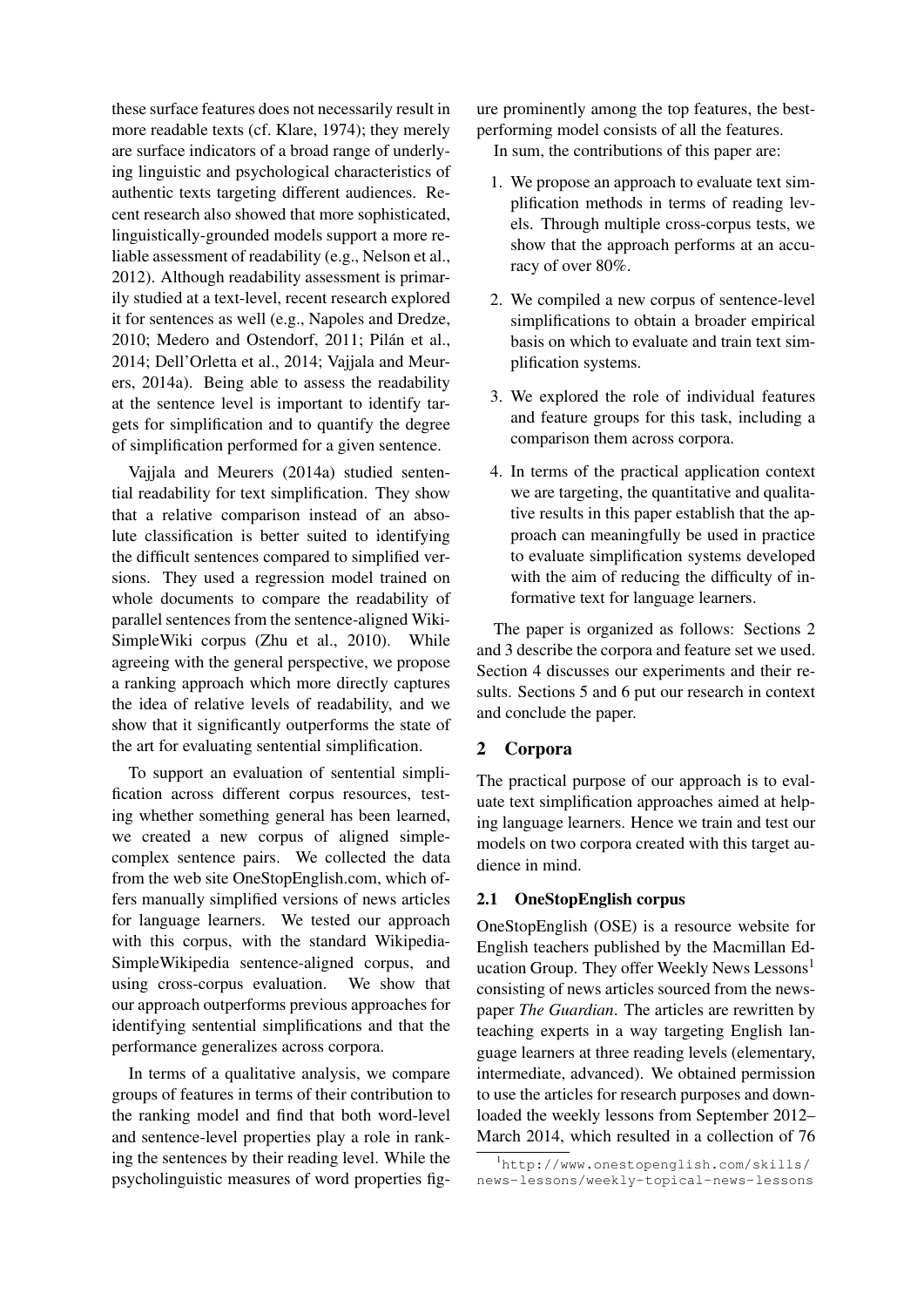article triplets. Each article is included in its elementary, its intermediate, and its advanced version so that overall the corpus contains 228 articles.

Corpus pre-processing The weekly lessons are pdf files consisting of a pre-test about the topic of the article, the re-written news article, and exercises related to the article. We first parsed the pdfs using iTextPDF<sup>2</sup> to extract the article text, excluding everything else. Since our aim is to compare different versions of a sentence, we took each article triplet and sentence-aligned two at a time using TF-IDF and cosine similarity, following previous research on monolingual sentence alignment (Nelken and Shieber, 2006; Zhu et al., 2010).

OSE3 For the sentences which exist in all three versions of an article (elementary, intermediate, advanced), we obtain a triplet of sentences. We selected all triplets for which each pair of sentences differed and was above a minimum similarity threshold of 0.7 (based on manual qualitative analysis using different thresholds). Overall, we identified 837 sentence triplets and refer to this corpus as  $OSE3<sup>3</sup>$ . An example of a sentence rewritten across the three levels is shown below:

- Adv: *In Beijing, mourners and admirers made their way to lay flowers and light candles at the Apple Store.*
- Int: *In Beijing, mourners and admirers came to lay flowers and light candles at the Apple Store.*
- Ele: *In Beijing, people went to the Apple Store with flowers and candles.*

OSE2 We compiled a second corpus consisting of pairs of sentences, which we will refer to as OSE2. We extracted the 3113 pairs of sentences (elementary-intermediate, intermediate-advanced, or elementary-advanced) that differed and were above the minimum similarity threshold.

## 2.2 Wikipedia-SimpleWiki corpus

Simple English Wikipedia (SimpleWiki) targets children and adults who are learning English,<sup>4</sup> so a corpus of sentence pairs from Wikipedia and SimpleWiki suits our goal to compare sentence-level text simplification. We use the sentence-aligned corpus created by Zhu et al. (2010). They compiled a collection of ∼65k parallel articles from Wikipedia and SimpleWiki to create a sentencealigned corpus consisting of ∼100k pairs. We used a subset of this corpus consisting of 80,912 sentence pairs, after removing the sentence pairs that are identical in both versions.

## 3 Features and Methods

## 3.1 Features

Vajjala and Meurers (2014a) introduce a range of lexical, syntactic, morphological, and psycholinguistic features to build a document-level readability model that performed on par with existing commercial and academic systems on the Common Core State Standard test set for English (CC-SSO, 2010). They show that the model can also be applied at the sentence-level.

Given our goal of studying the effectiveness of ranking over regression and the relevance of specific features for sentence-level ranking, we built our models using the same feature set they used, which makes a direct comparison possible. The feature set of consists of four groups of features:

- LEX consists of lexical diversity and density features primarily based on type-token and POS ratios, inspired by Second Language Acquisition (SLA) research, and lexical semantic properties from WordNet (Miller, 1995) such as the average number of senses of a word.
- SYN includes syntactic features based on specific patterns extracted from parse trees, including measures of syntactic complexity from SLA research.
- CEL is a group of features encoding morphosyntactic properties of lemmas, estimated using the Celex (Baayen et al., 1995) database.
- PSY contains word-level psycholinguistic features such as concreteness, meaningfulness and imageability extracted from the MRC psycholinguistic database (Wilson, 1988) and various Age of Acquisition (AoA) measures released by Kuperman et al. (2012).

### 3.2 Methods

We model sentential complexity as a pair-wise ranking problem. Pair-wise ranking is one of the

<sup>2</sup>http://itextpdf.com

<sup>&</sup>lt;sup>3</sup>We will share our sentence-aligned corpora for research purposes under a standard CC BY NC SA license.

<sup>&</sup>lt;sup>4</sup>http://simple.wikipedia.org/wiki/ Simple\_English\_Wikipedia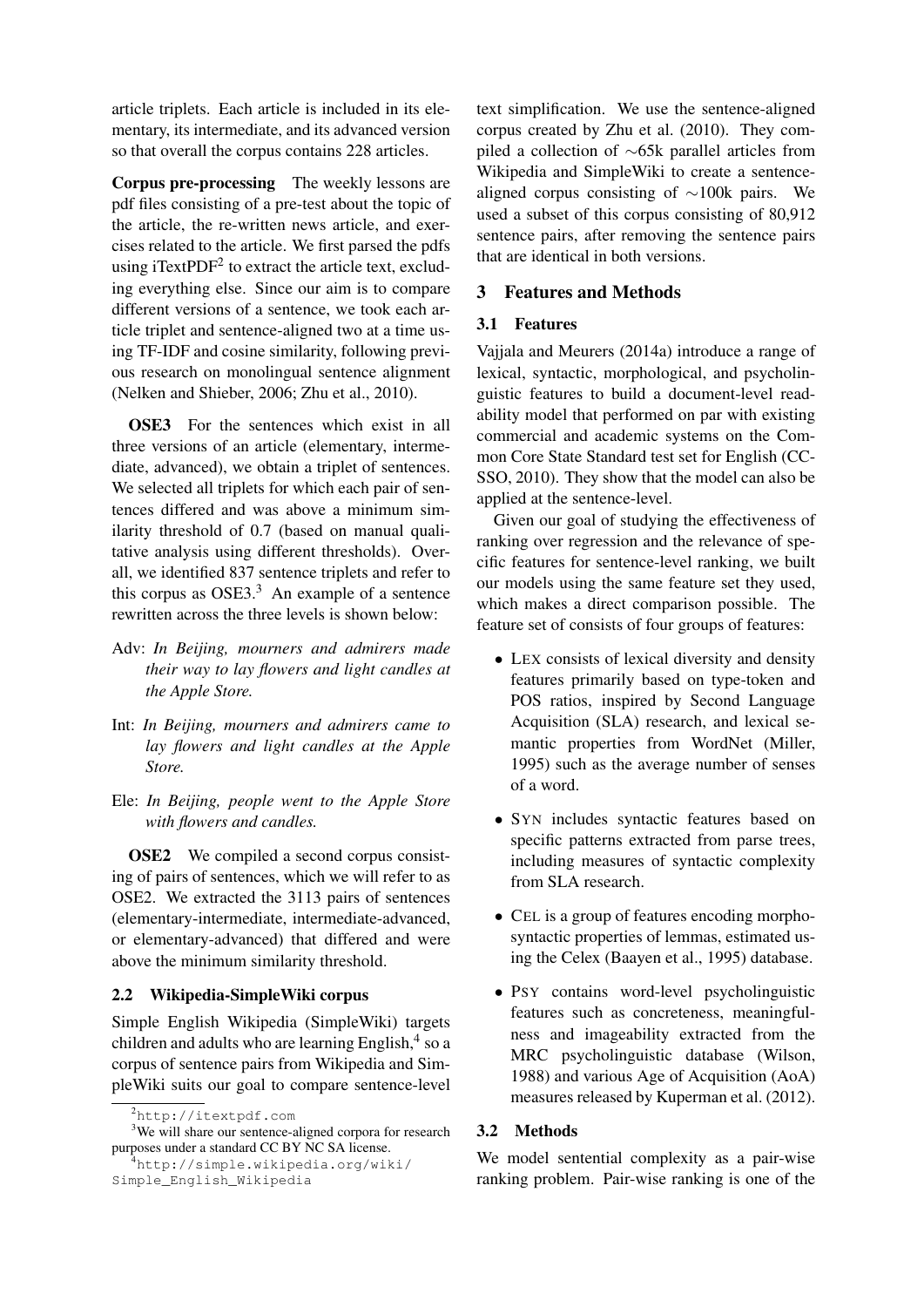*learning-to-rank* approaches, typically used in information retrieval for ranking search results (Li, 2014). In that scenario, it is used to compare a pair of documents in terms of their relevance to a given query. In our case, the aim of the ranker given a pair of sentences (where one is the simplified version of the other) is to predict which one of them is simpler than the other. Thus, the learning problem for us is to compare sentence pairs within a group of sentences and rank them based on their complexity, trying to minimize inversion of ranks.

To apply ranking, we need to have a numeric score for (the feature vector of) each sentence. In Wiki and OSE2, we assigned a reading level of 2 to the more difficult version and 1 to its simplified version in the sentence pair. For the sentence triplets in OSE3, we used the sentences scores 3 (advanced), 2 (intermediate), and 1 (elementary). Since pair-wise ranking only considers relative ranks, the ranking procedure is not dependent on the specific absolute reading level of a sentence. In the case of sentences that were split into two in the simplified version, we scored both the simple sentences as 1 so that no pair-wise constraints are generated between them.

Ranking: We explored three ranking algorithms.

RankSVM (Herbrich et al., 2000) transforms ranking into a pair-wise classification problem and uses a Support Vector Machine for learning to rank the sentence pairs. It is one of the most commonly used ranking algorithms in NLP tasks. and was also employed in a related task, for ranking children's literature texts based on their reading level (Ma et al., 2012).

RankNet (Burges et al., 2005) is a pair-wise ranking algorithm that is a modified version of a traditional back-propagation-based neural network, applied to ranking problems. It is known to perform well in practice and was successfully used in a real-life search engine to rank search results.

RankBoost (Freund et al., 2003) is an algorithm that uses boosting for pair-wise ranking. It uses a linear combination of several weak rankers to produce the final ranking. The algorithm was typically used in collaborative filtering problems.

We used publicly available implementations of these algorithms for training our models:  $SVM^{rank}$  (Joachims, 2006)<sup>5</sup> for RankSVM and RankLib<sup>6</sup> software for RankNet and RankBoost.

Evaluation: Since our learning goal is to minimize the number of wrongly ranked pairs, we evaluate the approach in terms of the percentage of correctly ordered pairs. In other words, we report the percentage of pairs in which the difficult version gets a higher rank than its simplified counterpart. We refer to this as accuracy.

## 4 Experiments

#### 4.1 Reference performance on Wiki dataset

We start with an experiment directly comparing the ranking approach with the results reported in (Vajjala and Meurers, 2014a) on the Wiki-SimpleWiki data set. They used a regression model trained on documents to get the reading levels for sentences. Their model identified the rank order correctly in 59% of the cases and assigned equal score to both versions of the sentence in 11% of the cases. So, randomly considering half of the 11% cases as correctly ordered and half as wrongly ordered, one obtains a ranking accuracy of 64.5% for their model.

Replacing regression with ranking, we trained a model using SVM<sup>Rank</sup> on the entire Wiki dataset in a 10-fold cross validation (CV) setup. The ranking model achieves an accuracy of 82.7%, which is a significant improvement over the baseline (p  $< 0.01$ ). The Standard Deviation between the ten folds is 8.4%. This high level of variability suggests that the nature of what constitutes simplifications in SimpleWiki varies significantly, as may be expected for a collaborative editing setup  $-$  a potentially interesting issue to explore in the future.

As several text simplification approaches (Zhu et al., 2010; Woodsend and Lapata, 2011) used the Flesch-Kincaid Grade Level formula, which is based on the average word and sentence length as surface features, as a readability measure for text simplification, we also determined the accuracy of ranking the sentences in the Wiki-SimpleWiki data using this formula and obtained an accuracy of 72.3%.

As summed up in Table 1, on the Wiki-SimpleWiki dataset the ranking approach clearly

<sup>5</sup>http://www.cs.cornell.edu/people/tj/ svm\_light/svm\_rank.html

<sup>6</sup>http://sourceforge.net/p/lemur/wiki/ RankLib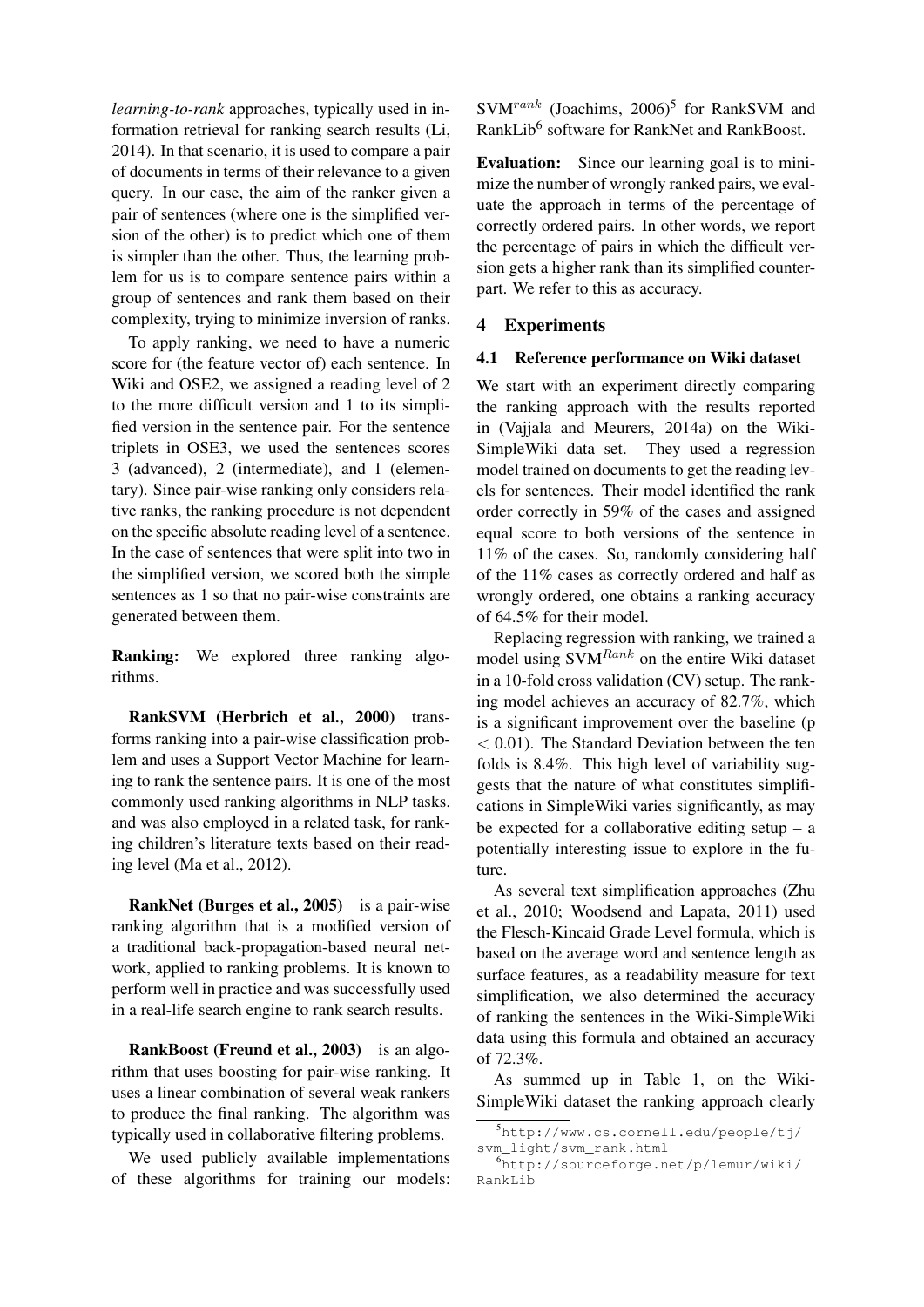outperforms the regression approach of Vajjala and Meurers (2014a) and the Flesch-Kincaid readability formula. The rich linguistic feature set we have adapted from Vajjala and Meurers (2014a) thus can clearly outperform the surface-based readability formula, but the richer information only becomes effective when the relative readability of pairs of sentences is learned using a dedicated ranking algorithm.

| Approach                    | Accuracy |
|-----------------------------|----------|
| Vajjala and Meurers (2014a) | 64.5%    |
| Flesch-Kincaid formula      | 72.3%    |
| Our RankSVM approach        | 82.7%    |

Table 1: Ranking accuracy on Wiki-SimpleWiki

To explore things further, we next compared different ranking approaches and tested the generalizability of the ranking approach in a cross-corpus setup and in multi-level simplification scenarios.

## 4.2 Ranking algorithms and generalizability

To compare the three ranking algorithms introduced in Section 3.2, we first trained ranking models for the WIKI and OSE2 corpora. To make the results comparable for these two corpora, we selected 2,000 sentence pairs for each of the training sets (WIKI-TRAIN, OSE2-TRAIN), and used the remaining part as the test set (WIKI-TEST: 78,912 pairs, OSE2-TEST: 1,113 pairs).

Table 2 presents the performance of the three ranking algorithms on the two training sets for within and cross-corpus evaluation. As a baseline, the Flesch-Kincaid formula results in 69.0% for WIKI-TEST and 69.6% for OSE2-TEST.

| TRAIN            | <b>TEST</b>      | RankSVM  | RankNet | <b>RankBoost</b> |
|------------------|------------------|----------|---------|------------------|
| Wiki             | Wiki             | 81.8%    | 72.5%   | 76.4%            |
| Wiki             | OSE <sub>2</sub> | 74.6%    | 59.1%   | 70.2%            |
| OSE <sub>2</sub> | Wiki             | 77.5%    | 73.8%   | 74.8%            |
| OSE <sub>2</sub> | OSE2             | $81.5\%$ | 69%     | $75.5\%$         |

Table 2: Accuracies for the three rank algorithms

RankSVM performs best among the ranking algorithms we tried. This also generalizes to the cross-corpus tests. In the following experiments, we therefore only report the results for RankSVM.

Cross-corpus evaluation always shows a drop in performance. The drop is smaller for the model trained on the OSE2 corpus, which suggests that the OSE2 corpus covers a broader, more representative range of simplifications. Taking that idea further, we explored improving cross-corpus performance using two methods enriching the training data.

#### 4.3 Improving cross-corpus performance

First, we combined the two training sets to create a hybrid training set WIKI-OSE2-TRAIN, which should increase the representativity and range of the simplifications included in the training data.

Second, we used the three level corpus OSE3 to train the ranker to simultaneously consider a broader range of simplifications: the ranker will learn a single set of weights for ranking the three pairs in a set for OSE3, instead of three sets of weights for ranking each pair independently. We randomly selected 750 sentence triplets from the OSE3 corpus as training set (OSE3- TRAIN), leaving the remaining 87 as held-out test set (OSE3-TEST). Table 3 shows the results on the three test sets for the models trained on WIKI-OSE2-TRAIN and OSE3-TRAIN. The baseline accuracy obtained using the Flesch-Kincaid formula for OSE3-TEST is 71.6%.

|           | WIKI-OSE2-TRAIN | OSE3-TRAIN |
|-----------|-----------------|------------|
| WIKI-TEST | $81.3\%$        | 78.6%      |
| OSE2-TEST | $80.7\%$        | $82.4\%$   |
| OSE3-TEST | <b>79.7%</b>    | $79.7\%$   |

Table 3: Accuracies for the extended training sets

As expected, the accuracy for the combined, more varied training set WIKI-OSE2-TRAIN results in a comparable performance across the three tests sets. It seems to account for a broader range of simplification options. The results for the OSE3- TRAIN set, providing the ranker with triples over which to learn the weights, are less clear.

Overall, the fact that cross-corpus and samecorpus results are relatively close together supports the assumption that reliable sentencelevel readability ranking models which generalize across very different data sets can be built.

#### 4.4 Influence of the amount of training data

While the WIKI-OSE2-TRAIN contains more diverse data, it also contains twice as much data as the two smaller training sets it consists of. To isolate the effect of the training data size, we explored how the low cross-corpus performance of 74.6% of for the WIKI-TRAIN model on the OSE2-TEST

The identical overall performance of both models on the OSE3-TEST set differs in terms of individual instances.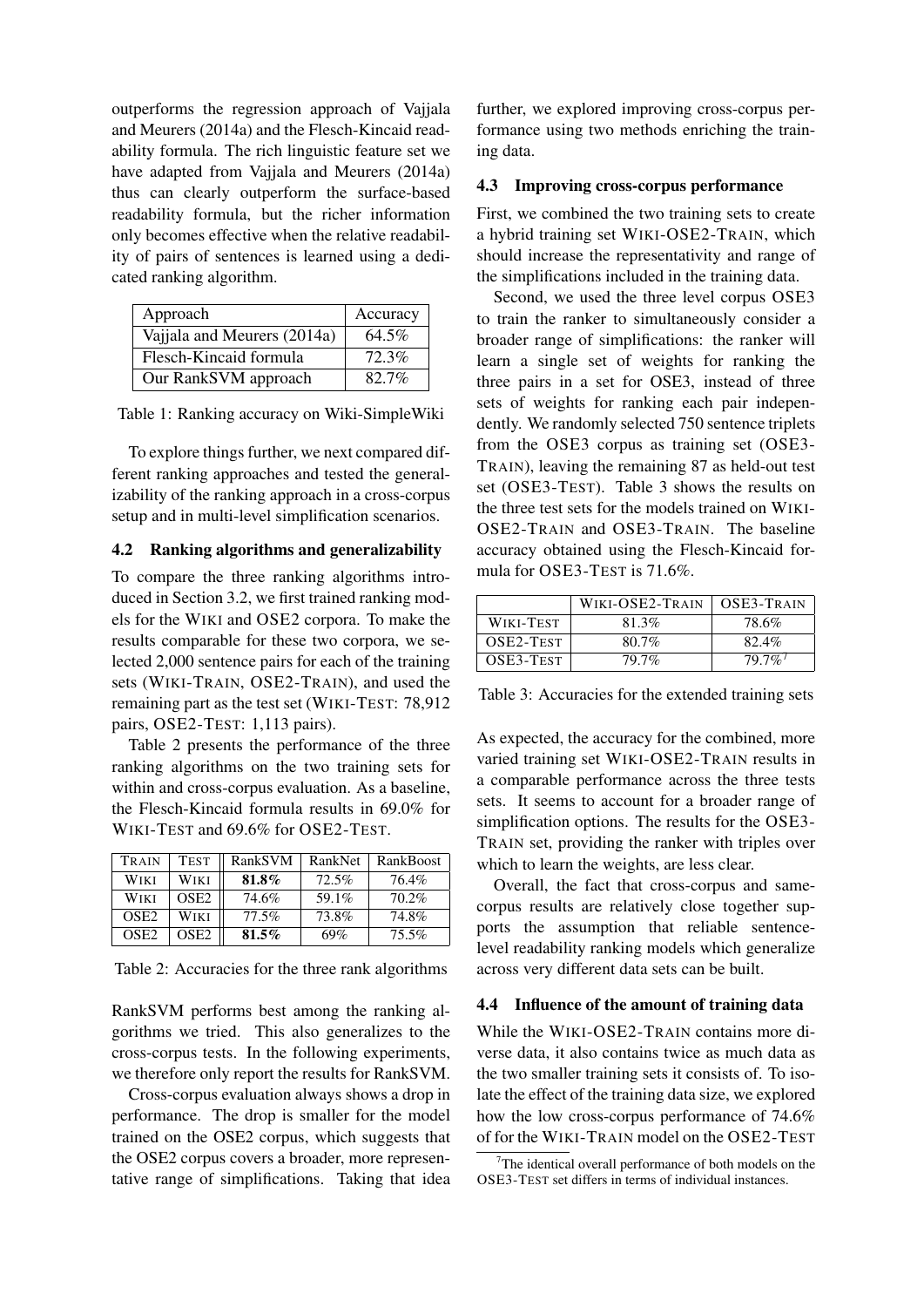we saw in Table 2 is improved simply by increasing the amount of training data. We therefore trained on increasingly larger portions of the Wiki-SimpleWiki data set up to the full set of 80k pairs. We tested on OSE2-TEST and additionally on OSE3-TEST to lower the risk of idiosyncrasies specific to a single test set. Figure 1 shows the ac-



Figure 1: Accuracies for increasing training size

curacies for models trained on increasing amount of Wiki-SimpleWiki training data.

The curve is essentially flat, with the model on the largest training set (80k) reaching an accuracy of 76.3%, less than two percent above the result we obtained using only 2k pairs for training, and significantly below the 80.7% obtained for the model trained on the 4k WIKI-OSE2-TRAIN set (cf. Table 3). The Wiki-SimpleWiki data thus does not seem to offer the variety of simplification needed to generalize better to the OSE test sets.

#### 4.5 Feature Selection

Turning from experiments establishing the overall validity of the approach to the impact of the different features, the next experiments explore feature selection. In addition to characterizing how much can be achieved with how little, feature selection gives us an opportunity to better understand the linguistic characteristics of simplification. We explored which features contribute the most as single features or as feature groups.

Impact of feature groups: First, we investigated the contribution of different feature groups to ranking accuracy. Figure 2 presents the performance of ranking models trained using the four feature groups (LEX, SYN, CEL, PSY) and a

model trained with all features. We train on the WIKI-OSE2-TRAIN dataset, which as we saw in Table 3 generalized well across different test sets.



Figure 2: Performance of different feature groups

Figure 2 shows that the performance of the individual feature groups varies with the test-sets used. For example, CEL features result in lower accuracy for OSE3-TEST compared to other feature groups, whereas PSY features performed poorly for WIKI. For all test sets, the model trained with all the features outperforms the individual feature group models. For a generalizing approach to the evaluation of text simplification, modeling multiple dimensions of readability thus is more useful than choosing a single aspect.

Impact of individual features: To understand the linguistic characteristics of simplification, it is useful to identify which individual features are more informative for these authentic data sets. Hence, we trained single feature ranking models with each of the training sets and ranked the features based on their performance on the test sets. The list of single features achieving over 60% for in-corpus test-set evaluation are shown in Table 4 for the WIKI data and Table 5 for the OSE2 data.<sup>8</sup>

For the WIKI data only six features individually performed with an accuracy above 60%: four SYN, one LEX, one PSY. For the OSE2 data, this was the case for eight features: two SYN, one LEX, five PSY. Both lists thus include a combination of word-level and syntactic features, with syn-

<sup>8</sup>We experimented with a range of AoA norms and lexical diversity measures, but for space reasons include only the best AoA and lexical diversity feature here. Interestingly, the accuracies obtained for the various AoA norms differed substantially, between 37% and 72.8%, also due to coverage.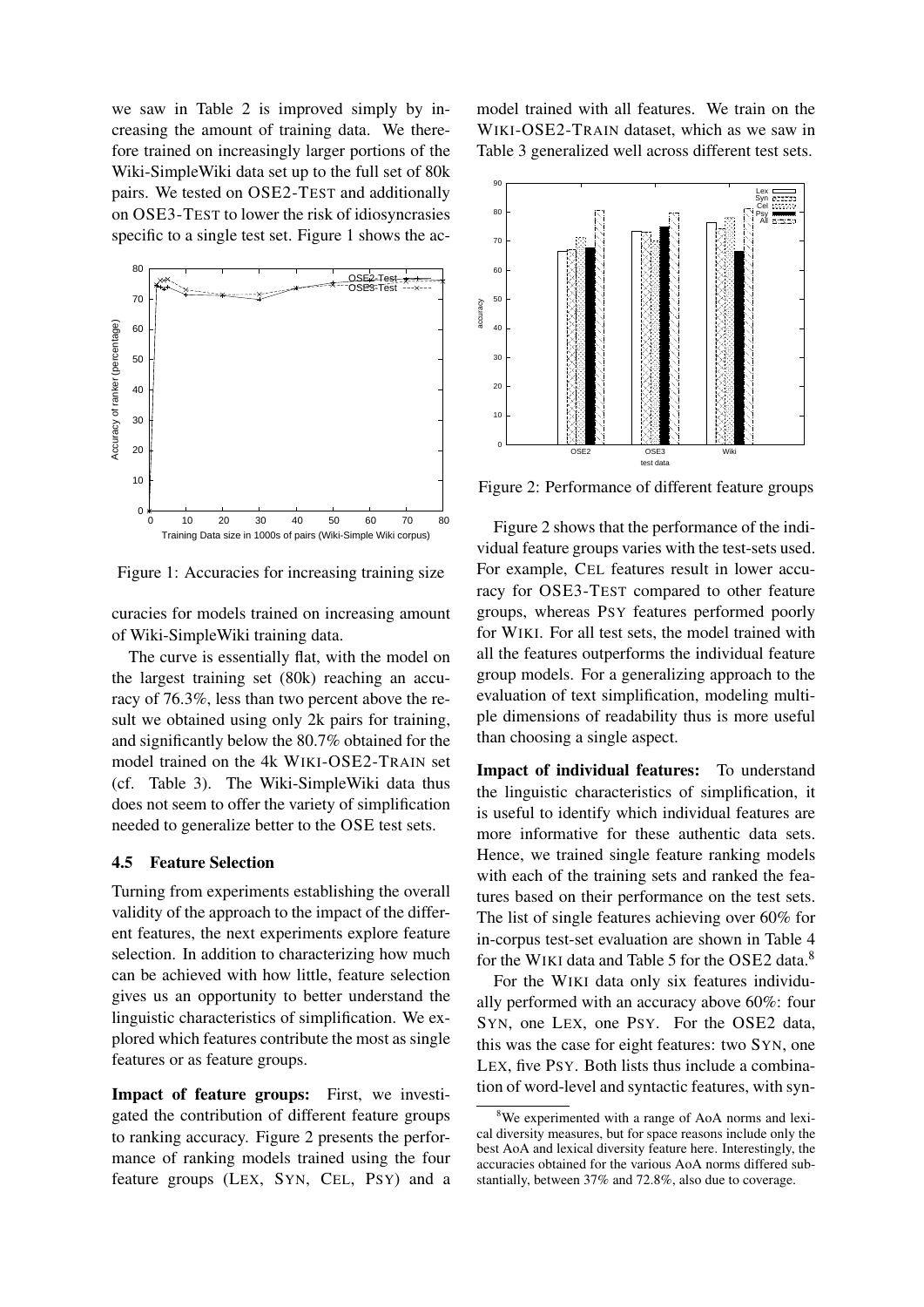| <b>Feature</b>             | Group      | Accur. |
|----------------------------|------------|--------|
| num. subtrees              | <b>SYN</b> | 72.1%  |
| (SUBTREES)                 |            |        |
| corrected type-token ratio | <b>LEX</b> | 70.4%  |
| (CTTR)                     |            |        |
| sentence length            | <b>SYN</b> | 69.7%  |
| (SENLEN)                   |            |        |
| avg. Age of Acquisition    | <b>PSY</b> | 64.8%  |
| Kup.-Lem. (AOA)            |            |        |
| num. constituents per tree | <b>SYN</b> | 63.3%  |
| (CONST)                    |            |        |
| avg. length of t-unit      | <b>SYN</b> | 63.2%  |
| (MLT)                      |            |        |

Table 4: Performance of single feature ranking models for WIKI-TRAIN/WIKI-TEST

| <b>Feature</b>           | Group      | Accur. |
|--------------------------|------------|--------|
| AOA                      | <b>PSY</b> | 72.8%  |
| <b>CTTR</b>              | <b>LEX</b> | 66.7%  |
| <b>SUBTREES</b>          | <b>SYN</b> | 64.4%  |
| avg. length of clause    | SYN        | 63.2%  |
| (MLC)                    |            |        |
| avg. word imagery rating | <b>PSY</b> | 63.2%  |
| (IMAGERY)                |            |        |
| avg. word familiarity    | <b>PSY</b> | 63.2%  |
| rating (FAMILIARITY)     |            |        |
| avg. Colorado            | <b>PSY</b> | 63.2%  |
| meaningfulness rating of |            |        |
| words                    |            |        |
| (MEANINGFULNESS)         |            |        |
| avg. concreteness rating | <b>PSY</b> | 61.7%  |
| (CONCRETENESS)           |            |        |

Table 5: Performance of single feature ranking models for OSE2-TRAIN/OSE2-TEST

tactic simplification playing more of a role for the WIKI dataset and lexical choices relating to psycholinguistic characteristics being more relevant for the OSE2 data.

Sentence length is more predictive for WIKI than for OSE2, probably because the WIKI dataset contains a lot of deletions (∼45% of the sentence pairs show major deletions) compared to the OSE dataset, where sentences were mostly rewritten or paraphrased instead of deleting content. In line with this observation, sentence length as a single feature for OSE2-TEST data achieves an accuracy of only 57.5%, compared to the 69.7% for WIKI-TEST.

The role and interdependence of the different

psycholinguistically motivated features (age of acquisition, concreteness, meaningfulness, imagery) for the OSE2 data is interesting and would merit further study. A good understanding of the role of these features would be directly relevant for improving lexical simplification approaches such as that of Jauhar and Specia (2012), which already integrates some features from the MRC psycholinguistic database to rank word substitutes for lexical simplification.

### 4.6 Simplification at different levels

We next explored, whether the nature of the simplification differs between advanced sentences being simplified compared to intermediate sentences being (further) simplified. To investigate this, we split the OSE3-TRAIN and OSE3- TEST datasets into two pairs of datasets ADV-INT-TRAIN, ADV-INT-TEST and INT-ELE-TRAIN, INTR-ELE-TEST. Table 6 shows the differences in the performance of the ranking approach between the two levels of simplification.

|                     | <b>Training Data</b> |                |
|---------------------|----------------------|----------------|
|                     | ADV-INT              | <b>INT-ELE</b> |
| ADV-INT-TEST        | 73.6%                | 74.7%          |
| <b>INT-ELE-TEST</b> | 81.6%                | 80.5%          |

Table 6: Simplification at different levels

The performance on the INT-ELE-TEST set is better than that on the ADV-ELE-TEST set, independent of whether the model was trained on the ADV-INT or INT-ELE training data. To understand the reason, we explored the nature of the simplification involved at these two different levels by testing the predictive power of individual features.

Table 7 shows the list of features that individually achieved an accuracy of over 60% for intermediate to beginner level simplification. For advanced to intermediate, only AoA features achieved an accuracy of above 60%.

The better overall performance at the intermediate to elementary simplification level and the higher number of informative features at that level indicate that the nature of the simplification between advanced and intermediate sentences is more subtle – and possibly the already broad feature set warrants further extension to capture additional characteristics of more advanced levels.

For example, many of the syntactic features mentioned in the feature selection discussion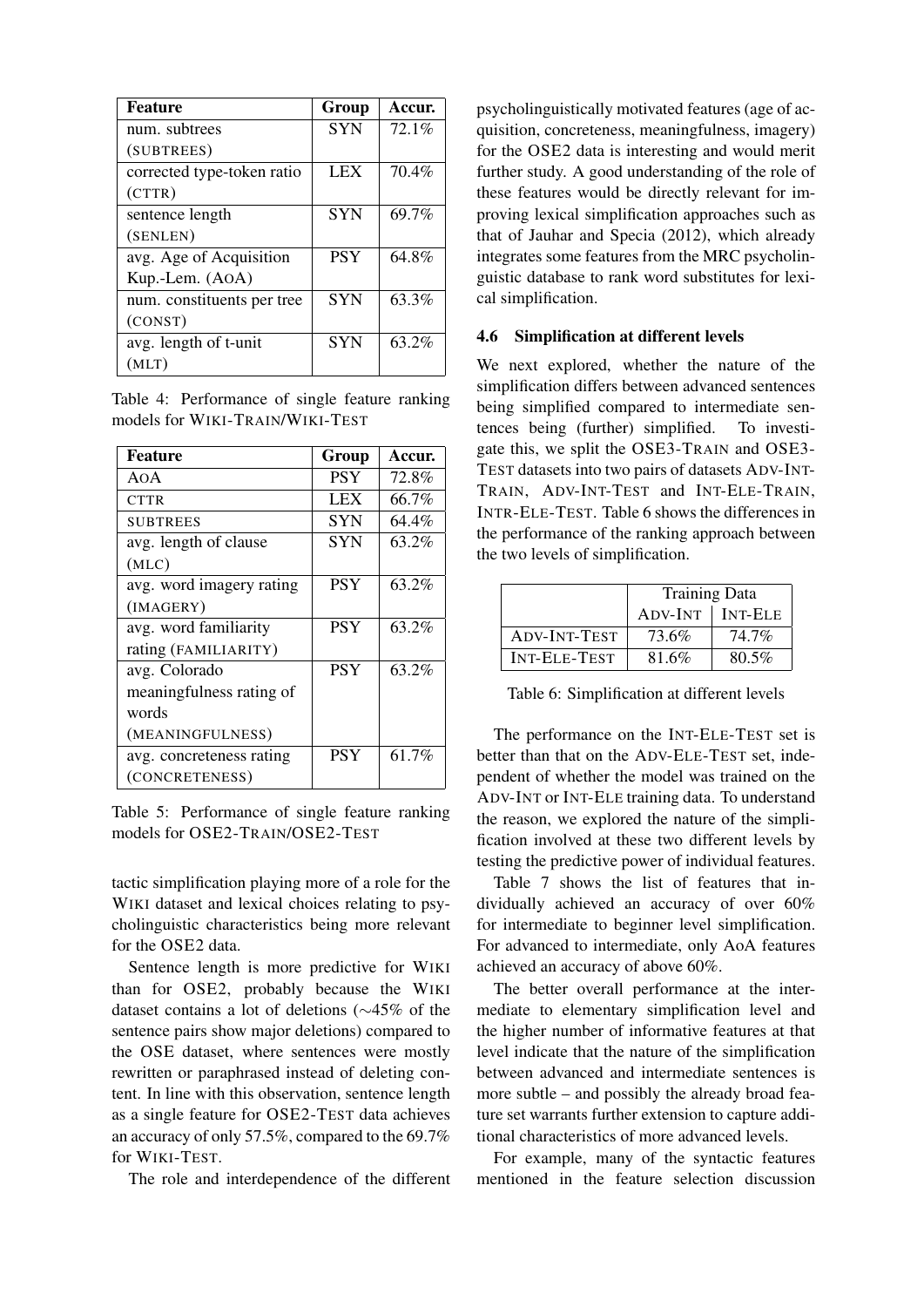| <b>Feature</b>        | Group            | Accur.   |
|-----------------------|------------------|----------|
| AOA                   | <b>PSY</b>       | $77\%$   |
| <b>IMAGERY</b>        | <b>PSY</b>       | 67.8%    |
| <b>CTTR</b>           | LEX <sup>1</sup> | 67.8%    |
| <b>MEANINGFULNESS</b> | <b>PSY</b>       | 66.7%    |
| <b>CONCRETENESS</b>   | <b>PSY</b>       | $65.5\%$ |
| <b>FAMILIARITY</b>    | <b>PSY</b>       | 64.4%    |
| <b>MLC</b>            | <b>SYN</b>       | 64.4%    |
| <b>SUBTREES</b>       | <b>SYN</b>       | 64.4%    |
| avg. senses per word  | LEX <sup>1</sup> | 64.4%    |

Table 7: Accuracy of single feature ranking models for INT-ELE simplification

(SUBTREES, MLC, MLT) are correlated with text length. However, simplification can also involve sentence rewrites that do not affect the sentence length as such (e.g., paraphrasing, active/passive, reordering), which may warrant inclusion of features targeting more specific syntactic constructions or idiomatic word usage characteristic of advanced levels of English.

## 4.7 Error Analysis

Finally, to understand if there is a systematic pattern in the errors made by the ranker, we manually performed a qualitative analysis of errors. For this, we took the results of training with OSE3-TRAIN data and testing with the OSE3-TEST. This is the smallest test set (87 triplets), which given the 79.7% accuracy allows us to analyze 53 misclassified pairs. The following are four example sentence pairs/triplets from the test set. While the first two were ranked correctly by the ranker, the last two illustrate cases where the ranker failed.

## Example 1

- Adv: *He warned that it was too early to use oxytocin as a treatment for the social difficulties caused by autism and cautioned against buying oxytocin from suppliers online.*
- Int: *He warned that it was too early to use oxytocin as a treatment for the social difficulties caused by autism and said people should not buy oxytocin online.*
- Ele: *He said that it was too early to use oxytocin as a treatment for the social difficulties caused by autism and said people should not buy oxytocin online.*

## Example 2

- Int: *DNA taken from the wisdom tooth of a European hunter-gatherer has given scientists a glimpse of modern humans before the rise of farming.*
- Ele: *Scientists have taken DNA from the tooth of a European hunter-gatherer and have found out what modern humans looked like before they started farming.*

### Example 3

- Adv: *Its inventor, Bob Propst, said in 1997, "the cubiclizing of people in modern corporations is monolithic insanity."*
- Int: *Its inventor, Bob Propst, said, in 1997, "the use of cubicles in modern corporations is crazy."*
- Ele: *The inventor, Bob Propst, said, in 1997, "the use of cubicles in modern companies is crazy."*

## Example 4

- Adv: *A special "auditor" declares him 96.9% "made in France" and Montebourg visits to present him with a medal.*
- Int: *A special "auditor" declares him 96.9% "made in France" and Montebourg visited to present him with a medal.*

In Example 1, the transformation from *Adv* to *Int* is primarily paraphrasing ("and cautioned against buying oxytocin" vs. "and said people should not buy oxytocin") where was the transformation from *Int* to *Ele* is that of a simple lexical substitution ("He warned" vs. "He said"). However, in Example 2, there was more re-ordering and paraphrasing ("before the rise of farming" vs. "before they started farming"). In both these cases, our model correctly identified the changes as a simplification. The model thus effectively identifies paraphrases and lexical substitutions at multiple levels.

However, the model is not as effective for the sentence triplet in Example 3. It provides the correct pairwise rankings  $Int > Ele$  and  $Adv > Ele$ , but then incorrectly determines  $Int > Adv$ . So the model correctly identified a simple lexical substitution between *Int* and *Ele*, but failed to identify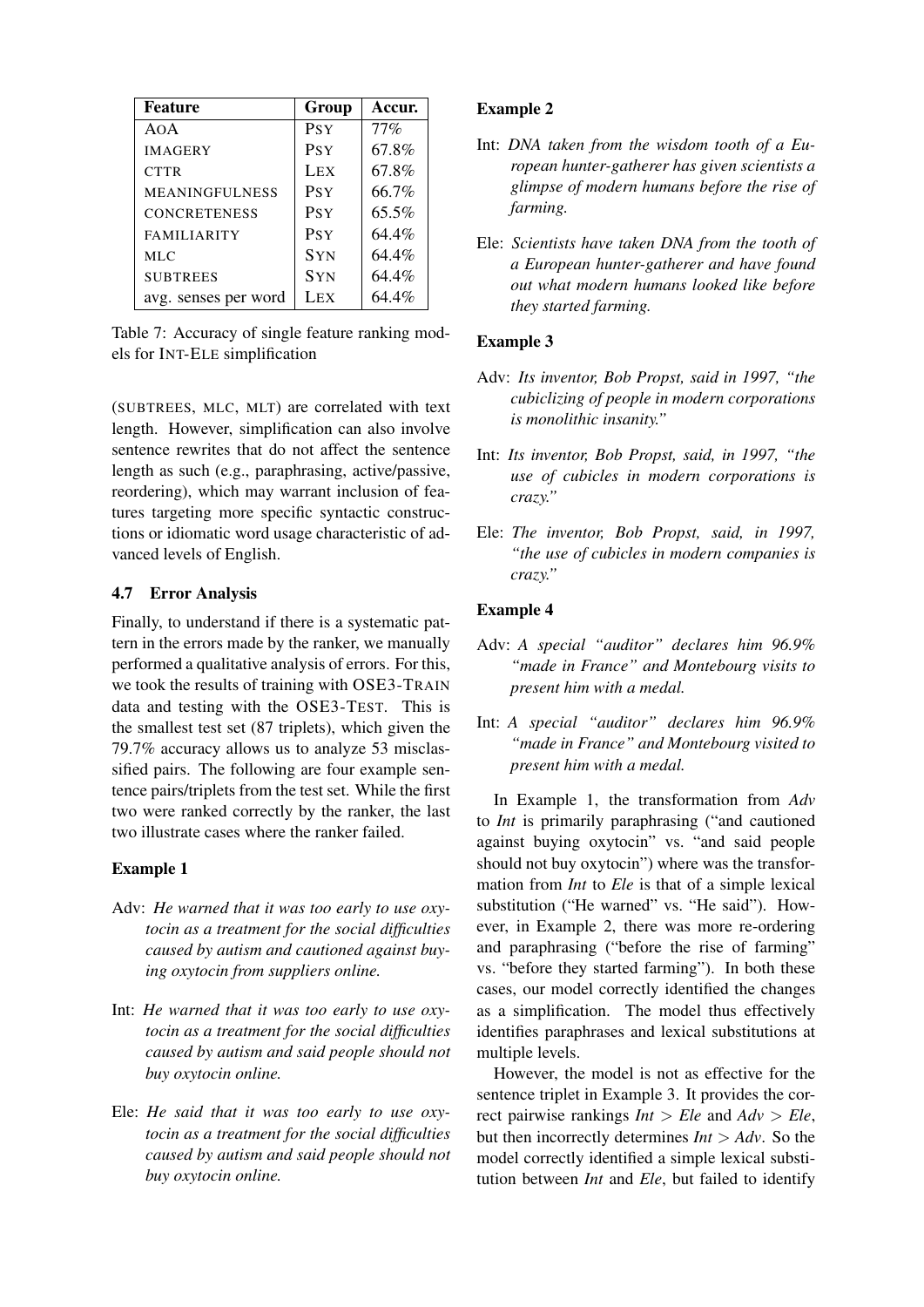the transformation from "the cubiclizing of people" to "the use of cubicles" and from "monolithic insanity" to "crazy" as a simplification. This could possibly be because the parse structure as such did not alter much despite the rephrasing and neither "cubiclizing" nor the noun or lemmatized verb "cubiclize" exist in the psycholinguistic databases we used. Including broad coverage frequency measures of word usage could help address examples of this type. If the example at hand is typical, for the purpose of simplification evaluation at issue here word form frequencies would be preferable over lemma frequencies.

Finally, in Example 4 the only change between the two versions is a tense difference ("visits" vs. "visited"), which the model fails to rank correctly. It is debatable whether this change in tense indeed represents a simplification so that the case does not provide useful information on how to improve the approach.

Apart from the relevance of integrating broadcoverage frequency measures characterizing word form usage, our qualitative error analysis did not identify systematic failures of our models. The broad coverage of linguistic features integrated in a ranking approach successfully capture the relative differences in readability which characterize authentic simplification data at the sentence level.

## 5 Related Work

Evaluation of a text simplification approach is typically done in two ways. Most approaches are evaluated by comparing sentences using a combination of traditional readability measures, human fluency and grammaticality judgments of the generated output, and machine translation metrics (e.g., Barlacchi and Tonelli, 2013; Štajner et al., 2014; Siddharthan and Mandya, 2014). Some approaches evaluate the effect of text simplification on their target audience in terms of human recall and comprehension (e.g., Canning et al., 2000; Williams and Reiter, 2008; Bradley, 2012). Other recent work reported the usage of linguistic complexity measures that go beyond traditional readability formulae for evaluation of text simplification at a document level (Stajner and Saggion, 2013).

Comparing simplified versions of individual sentences with unsimplified versions in terms of text complexity is a rather recent endeavor. For example, sentence-level text complexity was explored in Intelligent Computer Assisted Language Learning to identify suitable sentences for creating learning exercises for German and Swedish learners (Segler, 2007; Pilán et al., 2014). Dell'Orletta et al. (2014) explored the linguistic nature of features contributing to sentential readability in the context of developing Italian text simplification system for adults with intellectual disabilities. However, the corpus used does not provide parallel texts with easy and difficult versions. In the absence of a sentence-aligned simplification corpus, the authors treat each sentence in the easy-toread texts as easy. As Vajjala and Meurers (2014b, Fig. 1) showcases, this is a very problematic assumption. Even for a sentence-aligned simplification corpus such as the Wiki-SimpleWiki data set the only thing guaranteed is that there is one sentence which is harder than the simple one.

Napoles and Dredze (2010) considered a binary classification of Wiki-SimpleWiki at both text and sentence level, using a range of lexical and syntactic features. They also work with the simplifying assumption that all sentences in Wikipedia are difficult and those in SimpleWiki are simple. An interesting aspect of the results of Napoles and Dredze (2010) and also of Dell'Orletta et al. (2014) is that they achieve the highest classification accuracy at text and sentence level when combining all features.

Vajjala and Meurers (2014a) compared sentences in terms of their reading levels using their readability model and showed that sophisticated linguistically motivated readability models can effectively identify the differences between sentences. In the current paper, we extend their research by exploring sentential simplification evaluation as a ranking problem and showed that ranking achieves superior performance to regression for this task.

Ranking has been used for readability assessment at the document level (Ma et al., 2012) and for related tasks such as ordering MT system output sentences in terms of their language quality (Avramidis, 2013), and for ranking sentences in opinion summarization (Kim et al., 2013). To the best of our knowledge, simplification evaluation was not explored as a ranking problem before.

### 6 Conclusions

We presented an approach to evaluate automatic text simplification systems in terms of the read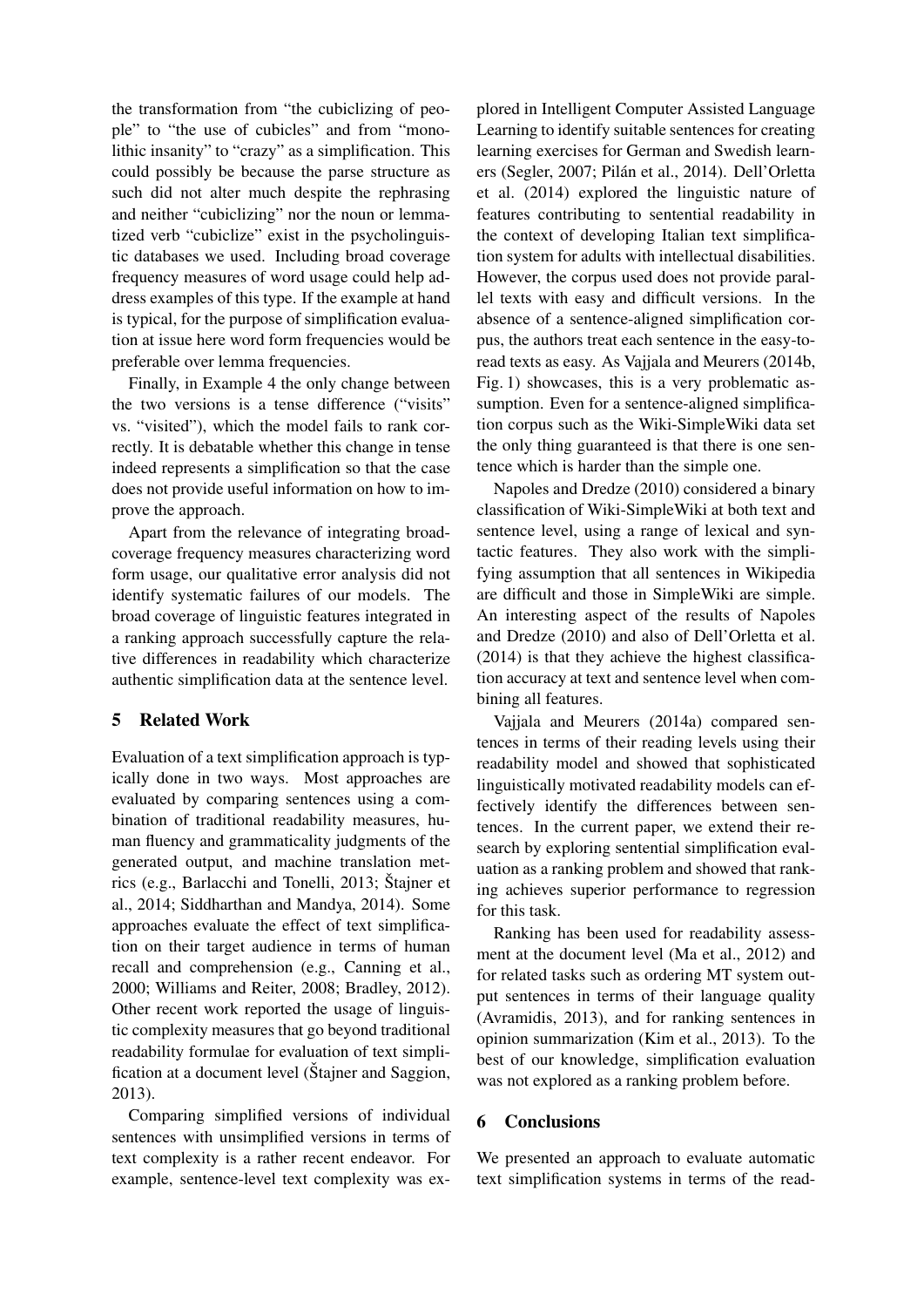ing level of individual sentences. The approach involves the use of a pairwise ranking approach to compare unsimplified and simplified versions of sentences in terms of the reading level. It identifies the order in terms of their reading level correctly with an accuracy of over 80%, the best accuracy for this task we are aware of. We performed in-corpus and cross-corpus evaluations with two very different sentence-aligned corpora and showed that the approach generalizes well across corpora. The approach performs at a level that should make it useful in practice to automatically evaluate text simplification for language learners in real-life educational settings.

In terms of the linguistic nature of simplification, we studied the role of individual features and groups of features in predicting the ranking order between simplified and unsimplified versions of the sentences. We found that for the OSE data set, psycholinguistic features such as Age-of-Acquisition are the most predictive individual features. For the Wiki-SimpleWiki data set, syntactic features also figure prominently. However, an approach using the full range of features systematically results in the best performance and generalizes best in the cross-corpus settings.

Pursuing the question whether there is a singular notion of simplification, we studied the differences in text simplification occurring at different levels of readability. Our features identify simplification between intermediate and elementary levels better compared than between advanced and intermediate level. It is possible that this is due to a higher degree of simplification between the former, but we also plan to study whether other types of features could be added to identify characteristics at higher levels of readability, such as features targeting specific constructions or idiomatic usage. The small qualitative error analysis we performed revealed that a broad coverage method capturing the frequency of word usage may further improve results.

To carry out the research, we created a new corpus of sentence-aligned simplified texts based on OneStopEnglish texts rewritten by experts for language learners into three reading levels. The new corpus resource can empirically enrich future research on sentence-level simplification, helping to ensure that the results obtained are more generally valid than for the single Wiki-SimpleWiki resource that was available so far.

Outlook Adding frequency features capturing word usage and exploring feature selection in more detail by selecting the best features for the ranker while removing the correlated ones (Geng et al., 2007) are the immediate directions we would like to pursue.

It would also be interesting to apply the approach to evaluate the output of automatic text simplification systems and compare their performance in terms of readability. Going beyond complexity, in the long term it could be interesting to extend the approach to a full framework for evaluating automatic text simplification systems by integrating aspects of fluency and grammaticality.

## References

- Eleftherios Avramidis. 2013. Sentence-level ranking with quality estimation. *Machine Translation*, 27(3- 4):239–256.
- R. H. Baayen, R. Piepenbrock, and L. Gulikers. 1995. The CELEX lexical databases. CDROM, http://www.ldc.upenn.edu/Catalog/ readme\_files/celex.readme.html.
- Gianni Barlacchi and Sara Tonelli. 2013. Ernesta: A sentence simplification tool for children's stories in italian. In *14th International Conference on Computational Linguistics and Intelligent Text Processing, (CICLing)*, pages 476–487. Springer.
- Jeremy Bradley. 2012. *Computergesteuerte Hilfe fur deutschsprachige Aphasiker und Aphasikerin- ¨ nen*. Ph.D. thesis, Technische Universität Wien, Wien.
- C.J.C. Burges, T. Shaked, E. Renshaw, A. Lazier, M. Deeds, N. Hamilton, and G. Hullender. 2005. Learning to rank using gradient descent. In *Proceedings of the International Conference on Machine Learning*, pages 89–96.
- Arnaldo Candido, Jr., Erick Maziero, Caroline Gasperin, Thiago A. S. Pardo, Lucia Specia, and Sandra M. Aluisio. 2009. Supporting the adaptation of texts for poor literacy readers: a text simplification editor for brazilian portuguese. In *Proceedings of the Fourth Workshop on Innovative Use of NLP for Building Educational Applications*, EdAppsNLP '09, pages 34–42, Stroudsburg, PA, USA.
- Yvonne Canning, John Tait, Jackie Archibald, and Ros Crawley. 2000. Cohesive generation of syntactically simplified newspaper text. In *Third International Workshop on Text, Speech and Dialogue, TSD 2000, Brno, Czech Republic, September 13-16, 2000*, pages 145–150. Springer.
- CCSSO. 2010. Common core state standards for english language arts & literacy in history/social studies, science, and technical subjects. appendix B: Text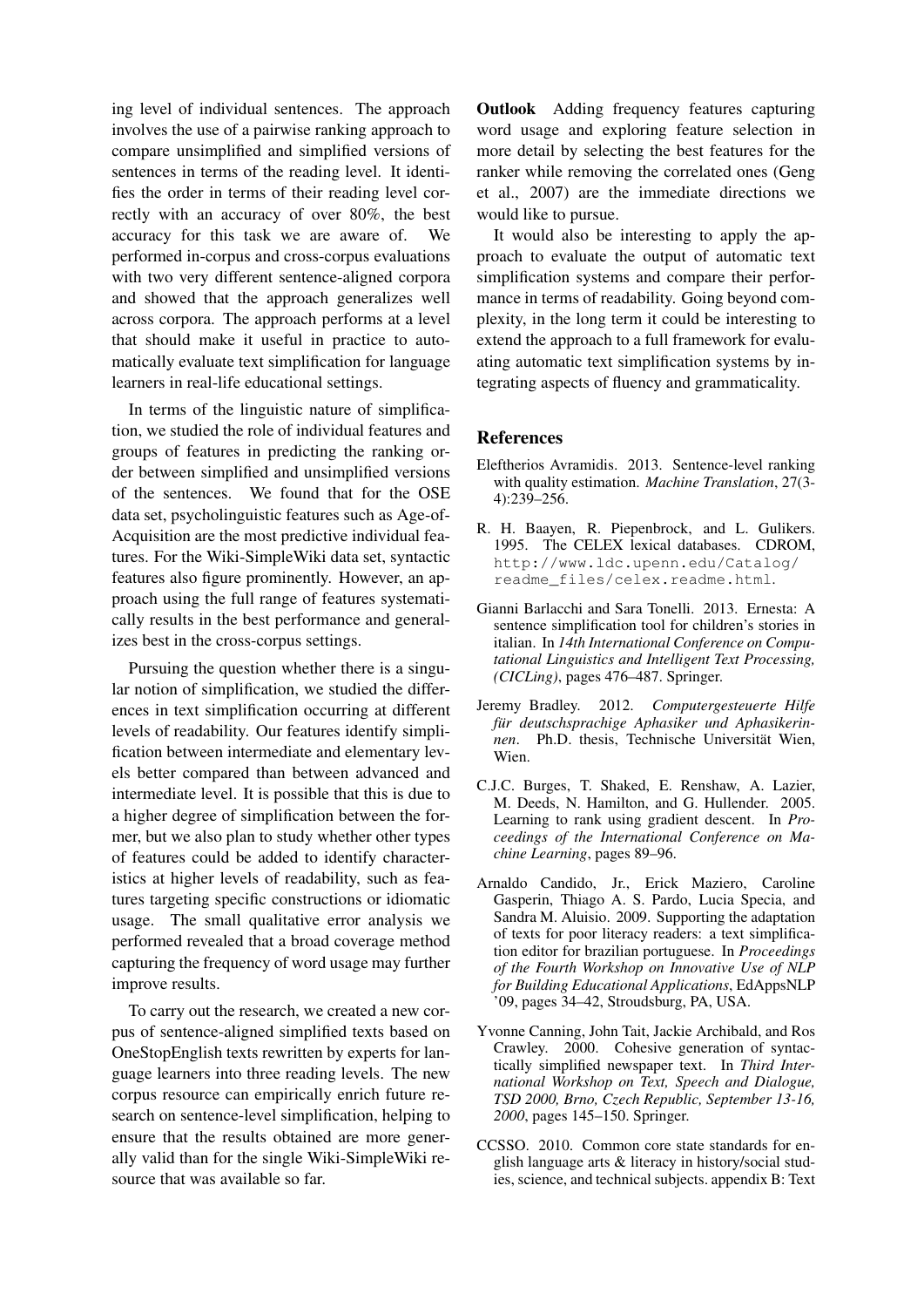exemplars and sample performance tasks. Technical report, National Governors Association Center for Best Practices, Council of Chief State School Officers. http://www.corestandards.org/ assets/Appendix\_B.pdf.

- R. Chandrasekar, Christine Doran, and B. Srinivas. 1996. Motivations and methods for text simplification. In *Proceedings of the 16th International Conference on Computational Linguistics (COLING)*, pages 1041–1044.
- Felice Dell'Orletta, Martijn Wieling, Andrea Cimino, Giulia Venturi, and Simonetta Montemagni. 2014. Assessing the readability of sentences: Which corpora and features? In *Proceedings of the Ninth Workshop on Innovative Use of NLP for Building Educational Applications (BEA9)*, pages 163–173, Baltimore, Maryland, USA. ACL.
- William H. DuBay. 2006. *The Classic Readability Studies*. Impact Information, Costa Mesa, California.
- Y. Freund, R. Iyer, R. Schapire, , and Y. Singer. 2003. An efficient boosting algorithm for combining preferences. *The Journal of Machine Learning Research*, 4:933–969.
- Xiubo Geng, Tie-Yan Liu, Tao Qin, and Hang Li. 2007. Feature selection for ranking. In *Proceedings of SI-GIR Conference*, pages 548–552.
- Ralf Herbrich, Thore Graepel, and Klaus Obermayer, 2000. *Large margin rank boundaries for ordinal regression*, pages 115–132. MIT Press, Cambridge, MA.
- Sujay Kumar Jauhar and Lucia Specia. 2012. Uowshef: Simplex – lexical simplicity ranking based on contextual and psycholinguistic features. In *In proceedings of the First Joint Conference on Lexical and Computational Semantics (SEM)*.
- T. Joachims. 2006. Training linear SVMs in linear time. In *Proceedings of the 12th ACM SIGKDD international conference on Knowledge discovery and data mining*, pages 217–226. ACM Press.
- Siddhartha Jonnalagadda and Graciela Gonzalez. 2010. Biosimplify: an open source sentence simplification engine to improve recall in automatic biomedical information extraction. In *AMIA Annual Symposium Proceedings*, pages 351–356.
- Hyun Duk Kim, Malu G Castellanos, Meichun Hsu, ChengXiang Zhai, Umeshwar Dayal, and Riddhiman Ghosh. 2013. Ranking explanatory sentences for opinion summarization. In *Proceedings of the 36th international ACM SIGIR conference on Research and development in information retrieval*, pages 1069–1072.
- George R. Klare. 1974. Assessing readability. *Reading Research Quarterly*, 10(1):62–102.
- Victor Kuperman, Hans Stadthagen-Gonzalez, and Marc Brysbaert. 2012. Age-of-acquisition ratings for 30,000 english words. *Behavior Research Methods*, 44(4):978–990.
- Hang Li. 2014. *Learning to Rank for Information Retrieval and Natural Language Processing*. Morgan and Claypool Publishers.
- Yi Ma, Eric Fosler-Lussier, and Robert Lofthus. 2012. Ranking-based readability assessment for early primary children's literature. In *Proceedings of the 2012 Conference of the North American Chapter of the Association for Computational Linguistics: Human Language Technologies*, NAACL HLT '12, pages 548–552, Stroudsburg, PA, USA. Association for Computational Linguistics.
- Julie Medero and Marie Ostendorf. 2011. Identifying targets for syntactic simplification. In *ISCA International Workshop on Speech and Language Technology in Education (SLaTE 2011)*.
- George Miller. 1995. Wordnet: a lexical database for english. *Communications of the ACM*, 38(11):39– 41, November.
- Courtney Napoles and Mark Dredze. 2010. Learning simple wikipedia: a cogitation in ascertaining abecedarian language. In *Proceedings of the NAACL HLT 2010 Workshop on Computational Linguistics and Writing: Writing Processes and Authoring Aids*, CL&W '10, pages 42–50, Stroudsburg, PA, USA. Association for Computational Linguistics.
- Rani Nelken and Stuart M. Shieber. 2006. Towards robust context-sensitive sentence alignment for monolingual corpora. In *In 11th Conference of the European Chapter of the Association of Computational Linguistics*, pages 161–168. Assoc. for Computational Linguistics.
- J. Nelson, C. Perfetti, D. Liben, and M. Liben. 2012. Measures of text difficulty: Testing their predictive value for grade levels and student performance. Technical report, The Council of Chief State School Officers.
- Sarah E. Petersen and Mari Ostendorf. 2007. Text simplification for language learners: A corpus analysis. In *Speech and Language Technology for Education (SLaTE)*, pages 69–72.
- Ildikó Pilán, Elena Volodina, and Richard Johansson. 2014. Rule-based and machine learning approaches for second language sentence-level readability. In *Proceedings of the Ninth Workshop on Innovative Use of NLP for Building Educational Applications (BEA9)*, pages 174–184, Baltimore, Maryland, USA. ACL.
- Thomas M. Segler. 2007. *Investigating the Selection of Example Sentences for Unknown Target Words in ICALL Reading Texts for L2 German*. Ph.D. thesis, Institute for Communicating and Collaborative Systems, School of Informatics, University of Edinburgh.